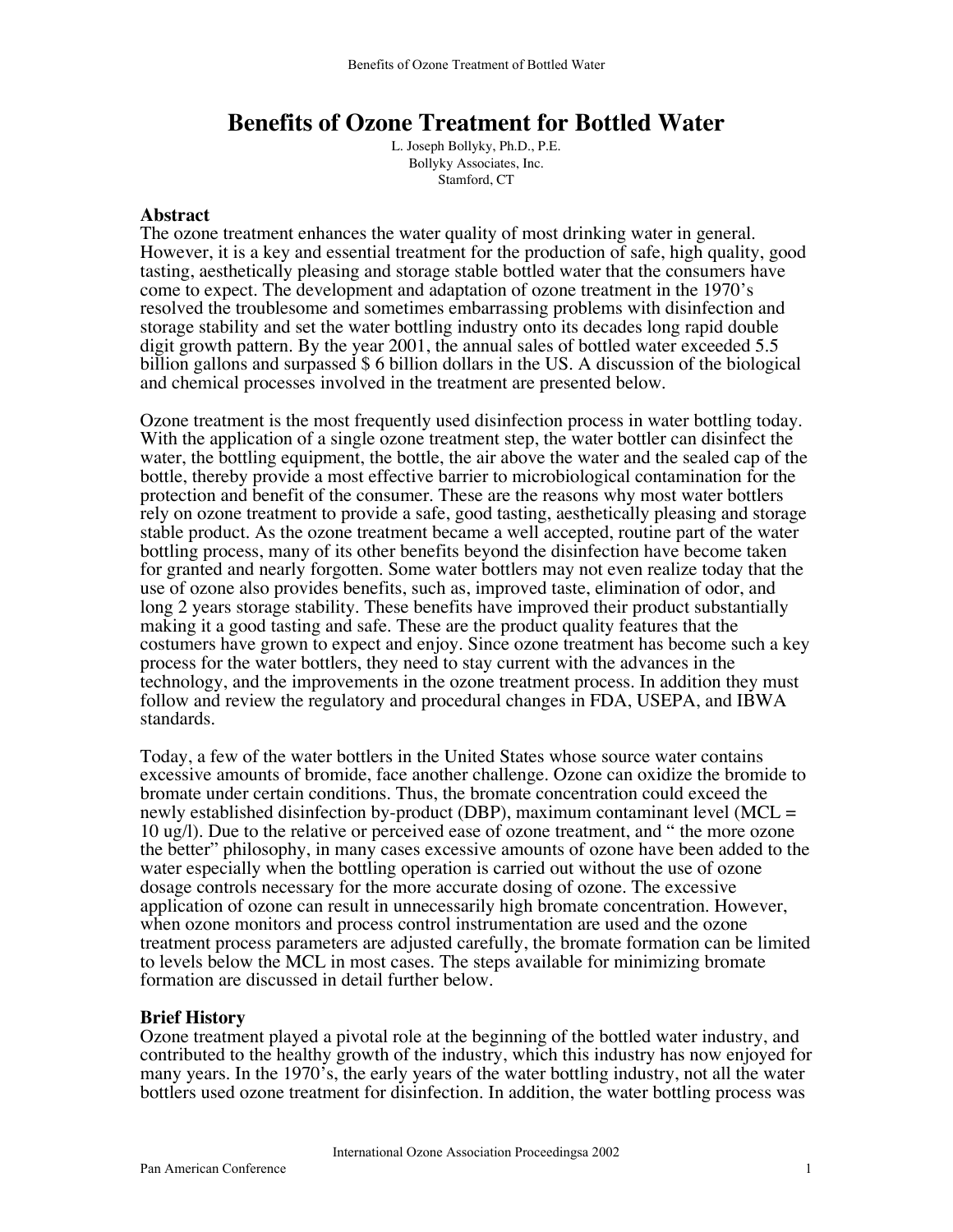not developed fully nor was the bottled water always sealed properly. During the handling and squeezing of the bottle, air and airborne microorganisms could enter the bottle. Thus, after days or weeks of storage, often on supermarket shelves, the potential existed for the explosive growth of microorganisms in the bottled water, which could lead to taste, odor and health problems. Several well publicized bottled water recalls took place during those days. In fact, one might say, that the newly developed ozone treatment saved the bottled water industry in the early days, in the 1970's when bottled water was not always disinfected properly, and was frequently criticized on television and in newspaper investigative reports for the rapidly deteriorating water quality during storage on the shelves of supermarkets. Shortly thereafter, under pressure from many state health organizations and the FDA, proper disinfection processes were developed for water bottling with ozone treatment as a key component. The required ozone dosages, contact times, and closure requirements for the various types of bottles and waters were determined experimentally. Ozone proved to be the magical disinfectant and oxidant that could disinfect the water, the bottling equipment, the bottle, and the sealed cap of the bottle while also oxidizing any traces of odorous materials that might be present in the water. Then the ozone decomposed to harmless oxygen and thereby disappeared without leaving an undesirable taste or odor behind.

The ozone treatment could accomplish the disinfection and the chemical oxidation of odorous materials simultaneously and enabled the water bottler to produce good quality, storage-stable water, free of objectionable by-products, taste and odor associated with the use of chlorine for disinfection/oxidation of municipal or public tap water. These much improved water quality characteristics and the claims of good-tasting, odor-free, pollution-free, healthy, storage stable water led to the rapid growth of the bottled water industry in the 1980's and 1990s with overall growth consistently approaching or exceeding double digits. (Tables I and II).

| Year | Gallons<br>(millions) | Change | <b>Dollars</b><br>(US\$ millions) | Change |
|------|-----------------------|--------|-----------------------------------|--------|
| 1990 | 2.237.60              | 9.50%  | \$2,481.90                        | 13.2   |
| 1995 | 3.167.50              | 9.20%  | \$3,455.40                        | 11.30% |
| 1996 | 3.449.30              | 8.90%  | \$3,760.70                        | 8.80%  |
| 1997 | 3.775.80              | 9.50%  | \$4,141.50                        | 10.10% |
| 1998 | 4.146.00              | 9.80%  | \$4,576.00                        | 10.50% |
| 1999 | 4.646.10              | 12.10% | \$5,211.40                        | 13.90% |
| 2000 | 5.033.20              | 8.30%  | \$5,695.70                        | 9.30%  |

Table I. U.S. Bottled Water Market in Gallons & Dollars, 1990 - 2000

Beverage Marketing Corp. New York, via IBWA website: www.bottledwater.org

Table II. U.S. Bottled Water Market Volume & Growth by Segment, 1990 - 2000

| Year  | Non Sparkling |        | Sparkling |         | <b>Imports</b> |         | Total   |        |
|-------|---------------|--------|-----------|---------|----------------|---------|---------|--------|
|       | Volume        | Change | Volume    | Change  | Volume         | Change  | Volume  | Change |
| 1990  | 1.987.7       | 8.0%   | 176.0     | 12.7%   | 73.9%          | 32.9%   | 2.237.6 | 10.3%  |
| 1996  | 3.178.5       | 9.9%   | 159.0     | $-3.7%$ | 111.8          | 15.1%   | 3.449.3 | 8.9%   |
| 1997  | 3.472.9       | 9.3%   | 153.8     | 3.4%    | 149.1          | 33.4%   | 3.775.8 | 9.5%   |
| 1998  | 3.839.1       | 10.5%  | 146.1     | 5.3%    | 160.8          | 7.8%    | 4.146.0 | 9.8%   |
| 1999  | 4.349.1       | 13.3%  | 146.0     | 0.1%    | 151.1          | $-6.0%$ | 4.646.1 | 12.1%  |
| 2000  | 4.751.1       | 9.2%   | 144.2     | $-1.2%$ | 137.8          | $-8.8%$ | 5.033.2 | 8.3%   |
| 1990- |               |        |           |         |                |         |         |        |
| 2000  | 8.20%         |        | $-1.80%$  |         | 5.80%          |         | 7.60%   |        |

Beverage Marketing Corp. New York, via IBWA website: www.bottledwater.org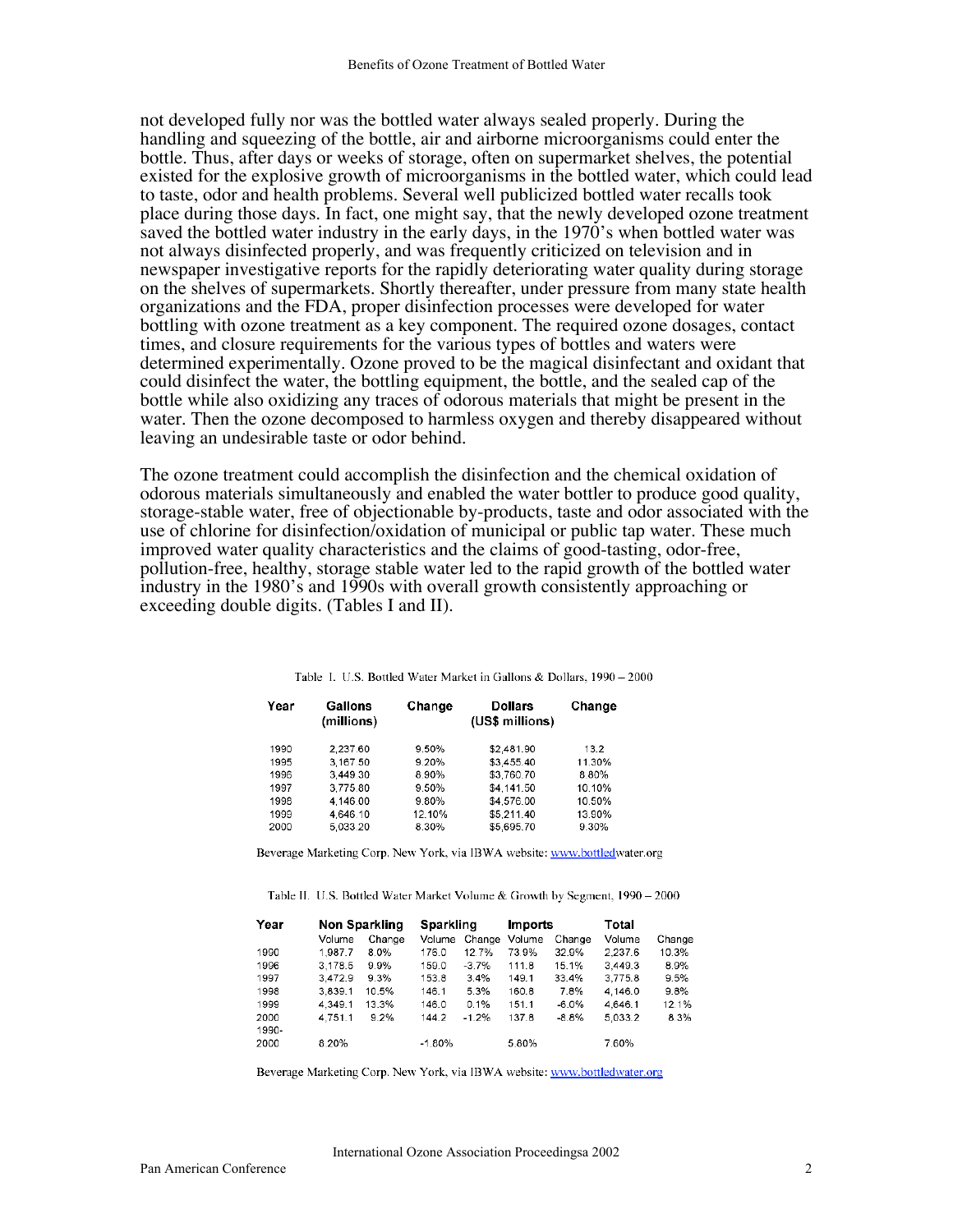# **Ozone**

Ozone (o3) is a gaseous material produced from oxygen in an electric discharge field (corona discharge) type ozone generator. Today, the output of the ozone generator typically contains 3-10 percent by weight ( $\%$  w.t.) of ozone in the unreacted oxygen gas stream. Early ozone generators operated at 1-2% w.t. ozone concentration. The product ozone gas stream is brought into contact with the water to be treated in a device called an ozone contactor. In the ozone contactor, the ozone is dissolved in the water for the treatment, and the undissolved ozone remaining in the off-gas stream is discharged through an ozone decomposer where it is reconverted to oxygen and then released to the atmosphere at rooftop levels.

Ozone is a powerful oxidant and an exceptional chemical disinfectant. The ozone treatment process is an integral part of the drinking water treatment plant operations in more than 3,000 municipal water installations worldwide. (1). These plants supply water to the residents of many major internationally famous cities from London, Paris, Budapest, Kiev, Moscow and Singapore. In the United States alone there are nearly 400 other ozone drinking water installations including those in Dallas, Los Angeles, Milwaukee, Orlando, and Atlanta and soon in Boston and New York City. See Figure 1.





# **Ozone Bottled Water Treatment**

The ozone is added to the water in an ozone contactor just prior to the bottling of the water. The ozone contacting system serves two primary functions (2).

Firstly, it is used for the dissolution or mass transfer of the ozone gas from the output gas mixture stream of the ozone generator into the water to be treated. A sufficient amount of ozone must be dissolved in the water to achieve the disinfection of the water and to provide dissolved ozone residual in the water necessary for the disinfection of the bottling equipment, the bottle and the cap of the sealed bottled water. In addition, dissolved ozone must be provided for the chemical oxidation of any undesirable organic or inorganic contaminants present in the water, such as, odorous materials, iron, manganese etc. The balance of the ozone remaining in the off-gas from the ozone contactor is destroyed by passing it through an ozone decomposer unit so that the off gas discharged into the atmosphere contains an ozone concentration less than 0.1 parts per million by volume (ppm v.) – or 2 x 10 -4 milligrams per liter (mg/l). For the optimum treatment of the water and for minimum bromate formation, the addition of the ozone should be controlled automatically using ozone monitors and process control instrumentation. Such a treatment system should assure a sufficient dissolved ozone concentration for the treatment, but prevent an excessive amount of ozone that could facilitate by-product formation. Thus, for high quality bottled water, the addition of ozone should be carefully controlled and monitored.

Secondly, the ozone contactor is a reactor. It provides the sufficient reaction time (detention or contact time) to allow the desired disinfection and/or oxidation processes to occur in the water. The reaction time is an important parameter for all three ozone reactions encountered in water bottling: disinfection, oxidation and decomposition as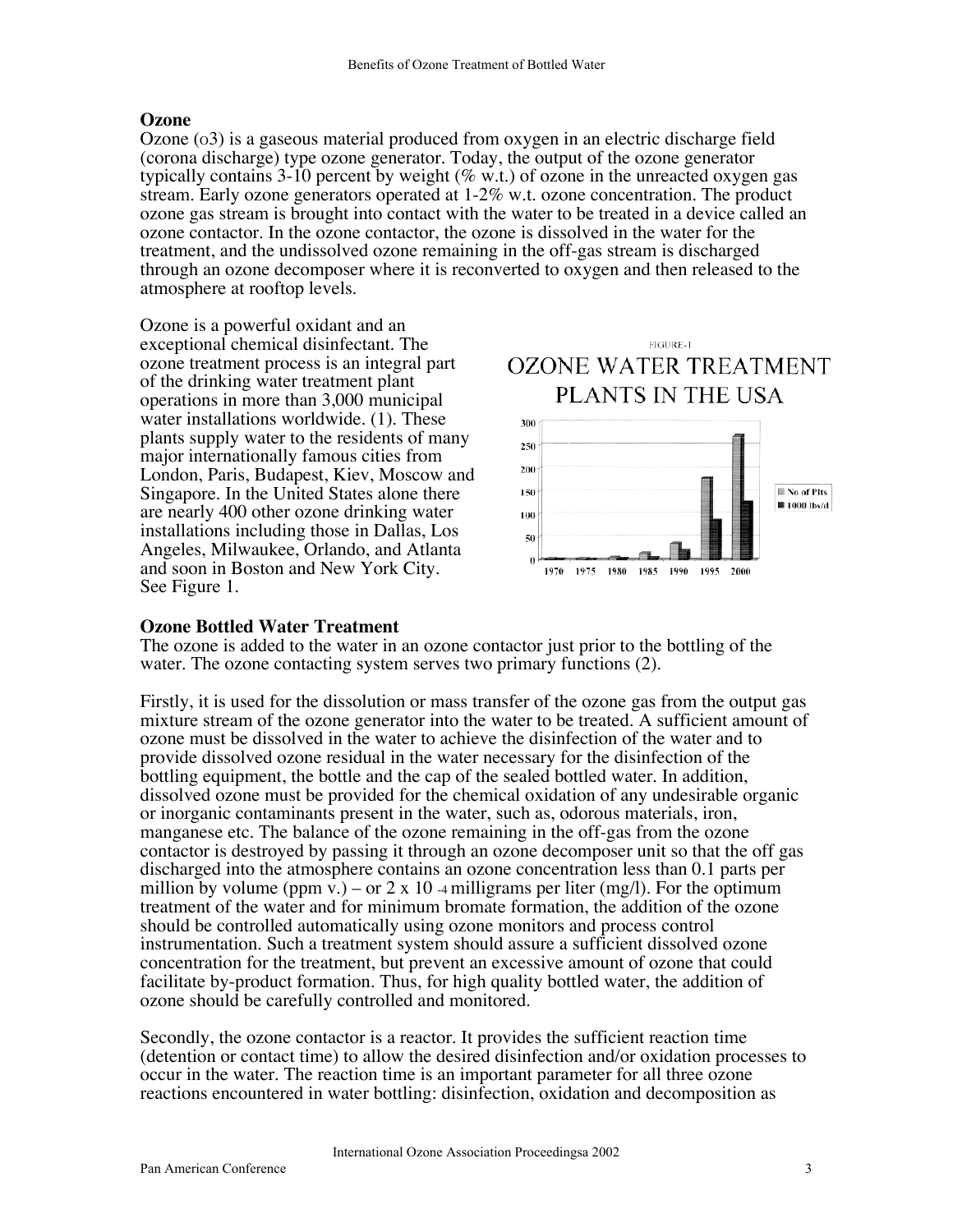discussed in detail further below. Therefore, the size or volume of the ozone contactor should be designed based on water flow, water quality, and reaction time requirements. It might be necessary for certain source waters and for some water bottling plants, that these requirements be determined experimentally by pilot plant or laboratory testing.

The other factors that influence the ozone demand and overall ozone treatment include: temperature, pH, filler design, operating procedures etc. For the best results, their effects should also be evaluated and taken into account. Process controls are an important part of a bottled water ozone treatment system. The most important of these controls is the automatic ozone dosage control. As it was pointed out above the objective of this control loop is to assure that a sufficient but not excessive amount of ozone is added to the water to obtain the required concentration of dissolved ozone in the water in order to achieve disinfection, taste, and odor control, but not produce undesirable by-products under the conditions of the water bottling operation. Some other process controls are also discussed further below. See Figures 2 and 3.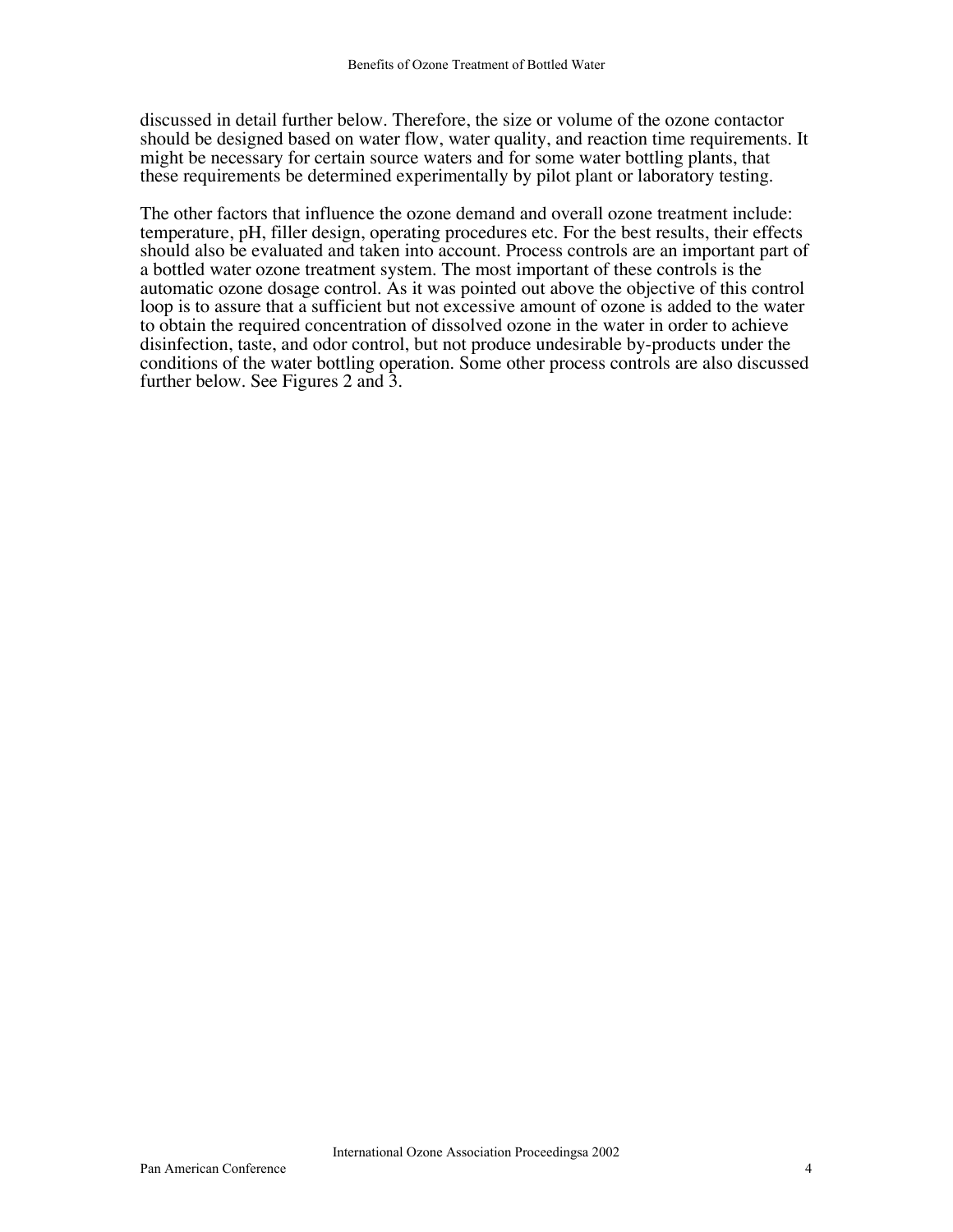

International Ozone Association Proceedingsa 2002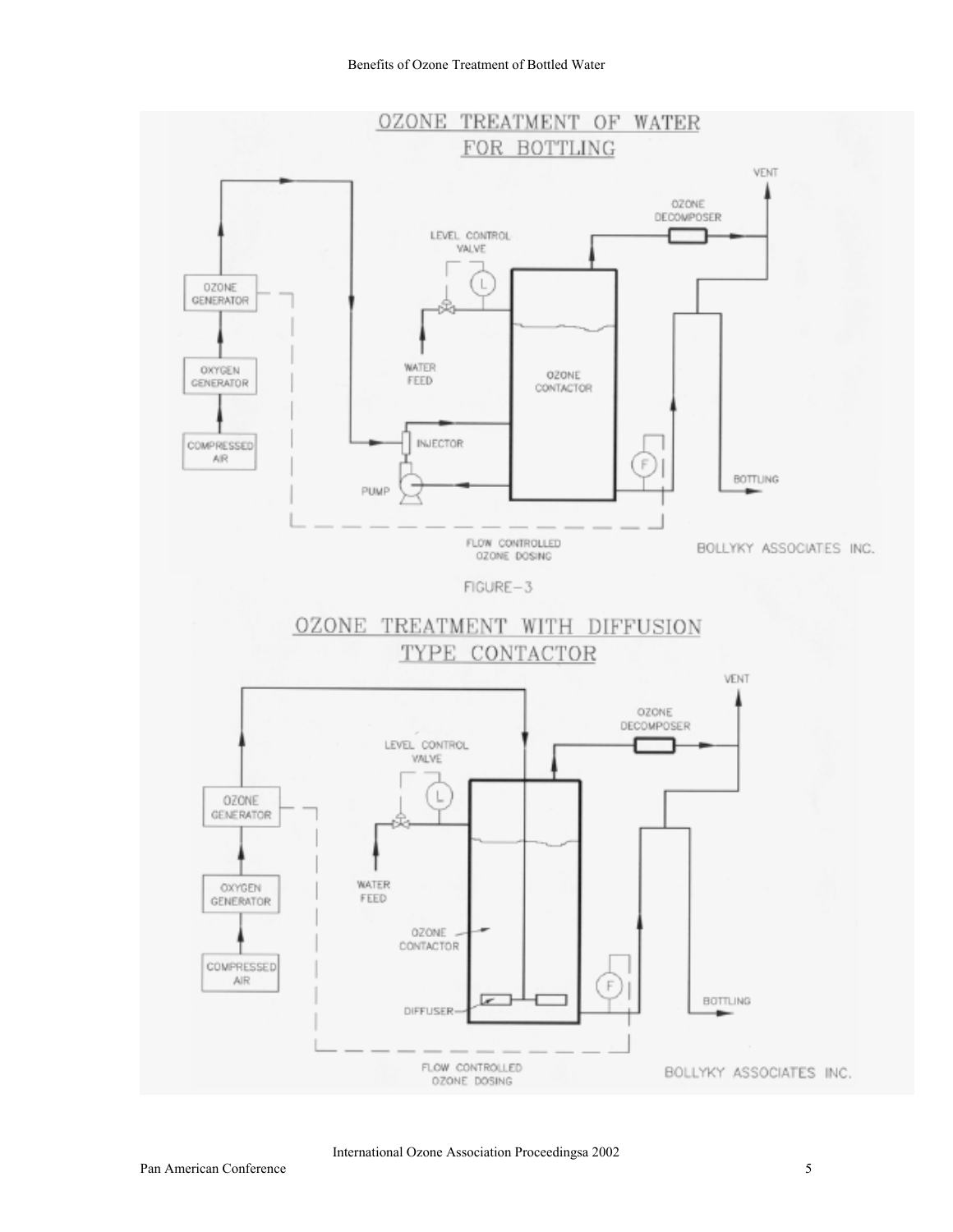## **Reactions of Ozone**

Once the ozone is dissolved in the water, it undergoes three simultaneous reactions. They are discussed below in detail.

1. **Disinfection:** The disinfection process treats the water against bacteria, viruses and parasites such as Giardia and Cryptosporidium. While many more details are available in the literature (1,3), it is sufficient to say here that ozone is a highly effectiv**e,** general, broad-spectrum disinfectant. It is considered to be the most effective chemical disinfectant commonly available against all the above mentioned microorganisms. See Table III. The extent of the disinfection can be defined in terms of the Ct value. The Ct value is the product of dissolved ozone concentration (in mg/l) and disinfection time (in minutes). For the disinfection effect of ozone see Tables III, IV and V.

| Disinfectant     | Enterobacteria | Viruses | Bacterial<br>Spores | Amoebic<br>Cysts |
|------------------|----------------|---------|---------------------|------------------|
| О,               | 500            |         |                     | U.S              |
| HOCI             | 20             | 1 up    | 0.05                | 0.05             |
| OCI <sup>-</sup> | 0.2            | < 0.02  | < 0.0005            | 0.0005           |
| NH.CI            |                | 0.005   | 0.001               | $_{0.02}$        |

Table III. Values of Specific Coefficients of Lethality for the Main Disinfectants (L/mg/min)

Source: Morris (1975).

Table IV Proposed U.S. EPA C · t Values (mg · min/L) for the Inactivation of Giardia Cysts with Ozone at Different Temperatures and pHs from 6 to 9

|              | Temperature (°C) |      |      |      |      |      |
|--------------|------------------|------|------|------|------|------|
| Inactivation | 0.5              |      | LO.  | 15   | 20   | 25   |
| $0.5$ $log$  | 0.48             | 0.32 | 0.23 | 0.16 | 0.12 | 0.08 |
| $1 \log$     | 0.97             | 0.63 | 0.48 | 0.32 | 0.24 | 0.16 |
| $1.5 \log$   | - 5              | 0.95 | 0.72 | 0.48 | 0.36 | 0.24 |
| 2 log        | -9               | 1.3  | 0.95 | 0.63 | 0.48 | 0.32 |
| $2.5 \log$   | 2.4              | 1.6  |      | 0.79 | 0.60 | 0.40 |
| 3 log        |                  | 1.9  | 1.4  | 0.95 | 0.72 | 0.46 |

Source, U.S. EPA (1989.).

| Table V              |  |  | C · t Values (mg · min/L) for 99 Percent Inactivation of Microorganisms with |  |
|----------------------|--|--|------------------------------------------------------------------------------|--|
| Disinfectants at 5°C |  |  |                                                                              |  |

|                      | Disinfectant                 |                                                                                                |                                 |                                                                                                |  |  |
|----------------------|------------------------------|------------------------------------------------------------------------------------------------|---------------------------------|------------------------------------------------------------------------------------------------|--|--|
| Microorganism        | Free Chlorine<br>(pH 6 to 7) | Preformed Chloramine<br>(pH 8 to 9)                                                            | Chloride Dioxide<br>(pH 6 to 7) | Ozone<br>(pH 6 to 7)                                                                           |  |  |
| E. coli              | $0.034 - 0.05$               | $95 - 180$                                                                                     | $0.4 - 0.75$                    | 0.02                                                                                           |  |  |
| Polio 1              | $1.1 - 2.5$                  | $770 - 3740$                                                                                   | $0.2 - 6.7$                     | $0.1 - 0.2$                                                                                    |  |  |
| Rotavirus            | $0.01 - 0.05$                | 3810-6480                                                                                      | $0.2 - 2.1$                     | $0.006 - 0.06$                                                                                 |  |  |
| Phage f <sub>2</sub> | $0.08 - 0.18$                | $\sim$                                                                                         | $\sim$                          | $\frac{1}{2} \left( \frac{1}{2} \right) \left( \frac{1}{2} \right) \left( \frac{1}{2} \right)$ |  |  |
| G. lamblia cysts     | $47 - > 150$                 | $\frac{1}{2} \left( \frac{1}{2} \right) \left( \frac{1}{2} \right) \left( \frac{1}{2} \right)$ | $\sim$                          | $0.5 - 0.6$                                                                                    |  |  |
| G. muris cysts       | $30 - 630$                   | 400                                                                                            | $7.2 - 18.5$                    | $1.8 - 2.0$                                                                                    |  |  |

Source: Hoff (1987).

The relative disinfection effects, that is the values of the Specific Coefficient of Lethality of four disinfectants are shown in Table III on four microorganisms. The data in Table III indicate that ozone is 5-25 times more effective against bacteria, viruses, spores and cysts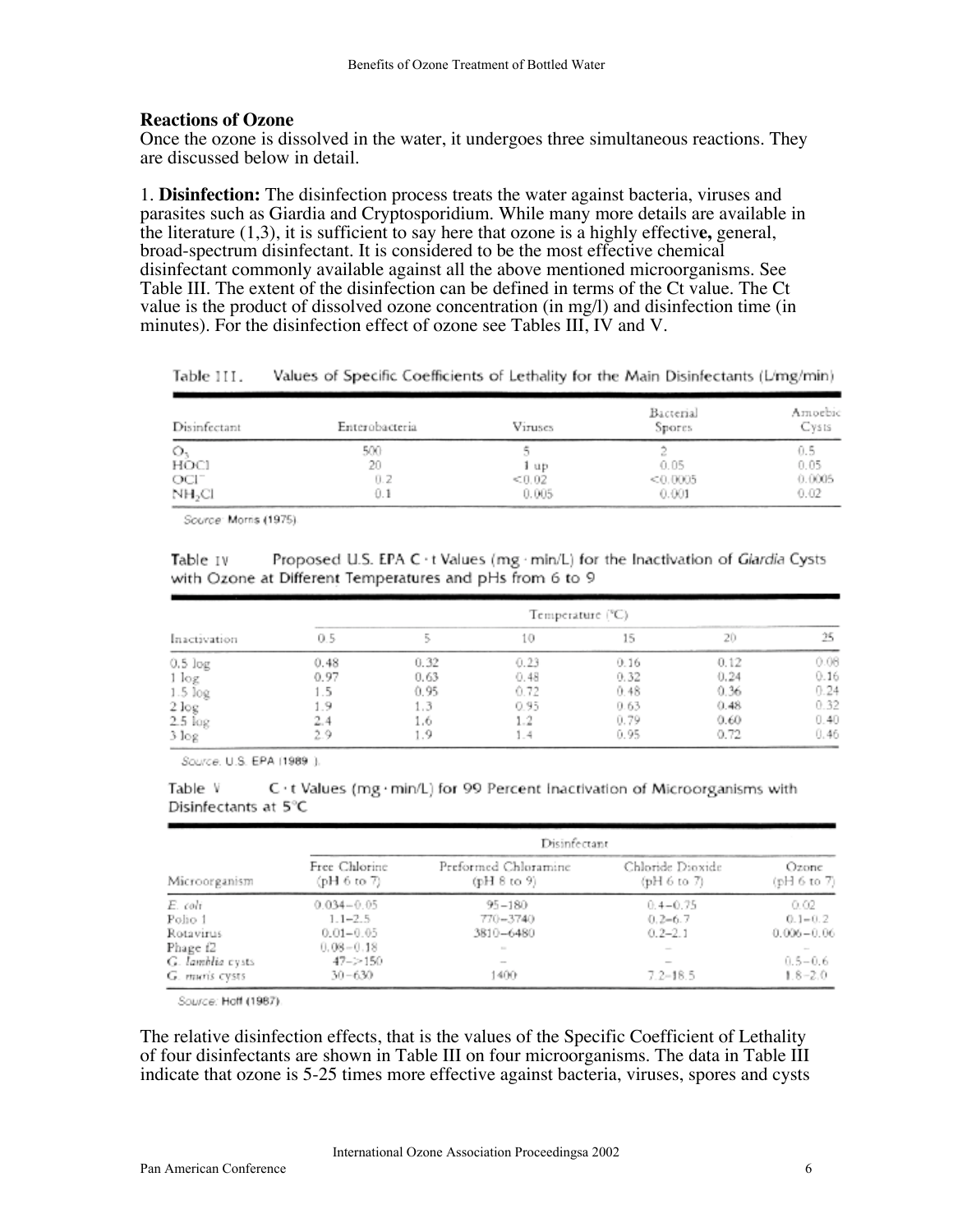than the various chlorine type disinfectants, such as, hypochlorons acid, hypochlorite, or chloramine.

The Ct values proposed by the EPA for the disinfection of Giardia are displayed in Table IV. These data indicate the recommended Ct. values for the various degrees of inactivation under six temperature conditions.

The required Ct. values for 99% inactivation of six different microorganisms are summarized in Table V. The data in Table V provide the recommended Ct values for the selected group of four different disinfectants including ozone. In general, the disinfection by ozone requires significantly lower Ct. values than by the other three disinfectants covered. They are: chlorine, chloramines or chlorine dioxide. This fact is due to the substantially more powerful disinfection effect of ozone.

2. **Chemical Oxidation:** Ozone is a powerful oxidizing agent. It is very effective in water treatment against essentially all taste and odor causing organic materials and oxidizable inorganics like iron, manganese and sulfide ion. Again, these reactions have been studied in great detail and are reported on in the literature. (4). The required ozone concentrations and reaction times are dependent on the type and concentration of the oxidizable pollutants present in the water and on the water quality. They should be determined experimentally in a treatability study.

3. **Decomposition:** ozone is an unstable compound under room temperature and near room temperature conditions and decomposes rapidly to oxygen. The decomposition rate is influenced primarily by water temperature and pH. The half-life of ozone at 20 o C and pH 7.0 is typically 24 minutes in potable water. See Figure 4. In most cases there is ample time available for the ozone decomposition to take place before the bottled water is delivered to the consumer. Typically, 5-10 hrs should be sufficient. More specifically, the decomposition rate is dependant on pH, temperature and the type and concentration of inorganic salts present in the water.



Figure 4 Ozone decay profiles at pilot-scale at Chertsey WTP (UK) [O3]in: ozone residual at the inlet of the contactor (or outlet of the gas-liquid separator) Chandrakanth, 2001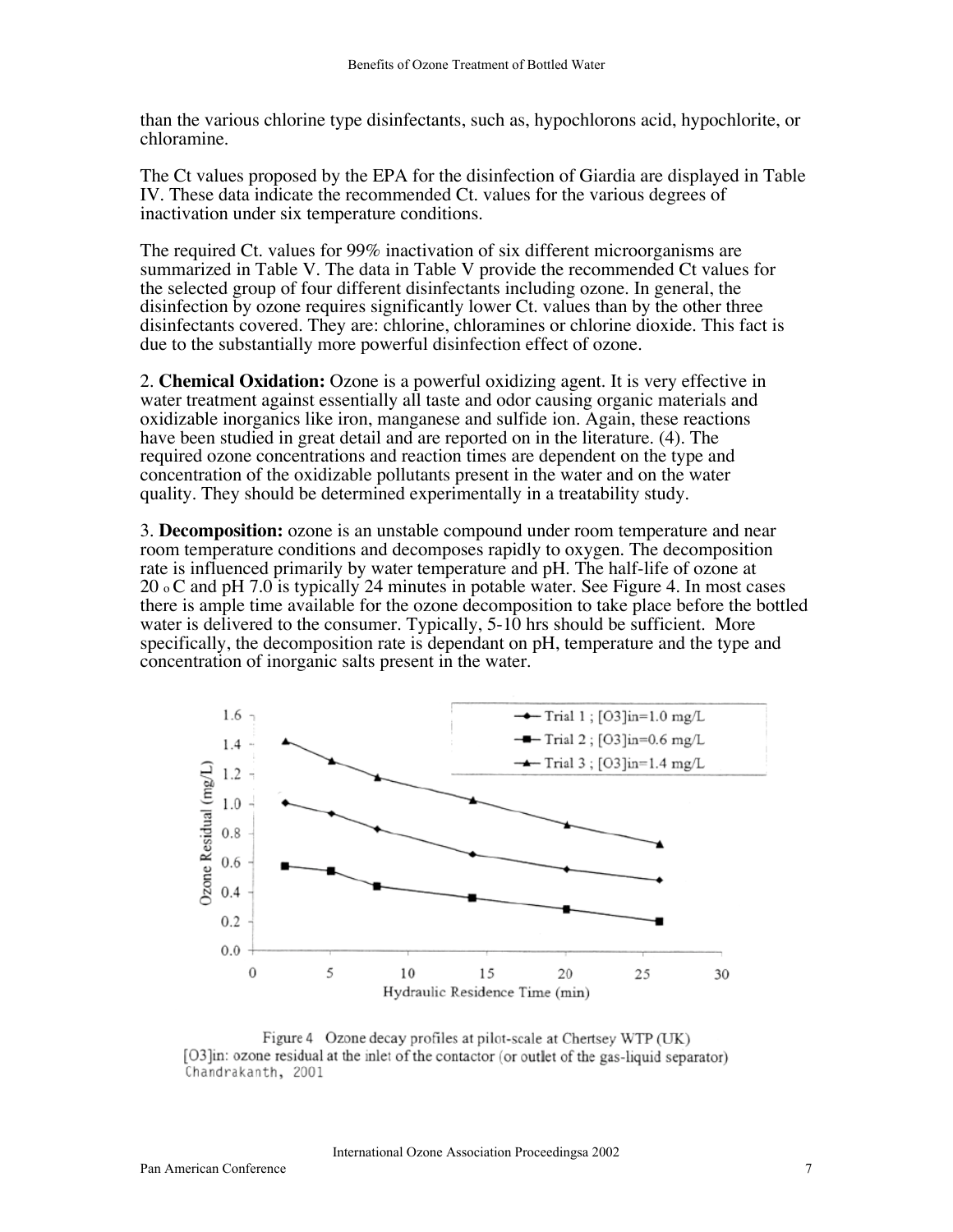# **Regulatory Oversight**

The Food and Drug Administration (FDA) has the regulatory and oversight responsibility over the bottled water in the USA. Title 21 of the Code of Federal Regulations (CFR) under Section of Part 165 outlines the required physical, chemical, radiological and microbiological parameters for bottled water (5). The FDA automatically adopts the applicable improvements and changes in drinking water quality requirements set by the EPA. The IBWA standards are based on FDA and EPA regulations.

The FDA has granted GRAS status for ozone disinfection in November 1982. According to the FDA: "a substance added to the food (and water is a food) may be marketed without a regulation if it is one which is considered as Generally Recognized As Safe (GRAS) by experts qualified by scientific training and experience to evaluate safety". Thus, the FDA classified ozone as Generally Recognized As Safe" (GRAS) for use as a disinfectant for bottled water up to a residual dissolved ozone concentration of 0.4 mg/l. Furthermore, the FDA has recognized ozone treatment to be a Good Manufacturing Practice (GMP) for the bottled water industry. This regulation appears in Code 21 of Federal Regulations, Section 129.80 d.4 and first appeared in the Federal Register 11566, 12 March 1975. The minimum ozone treatment for GMP is "0.1 part per million (0.1 mg/l) ozone in water solution in an enclosed systems for at least 5 minutes.

The FDA has jurisdiction also about the allowed level of ozone concentration in the air or atmosphere of residential areas. The allowed maximum ozone concentration is 0.05 ppm by volume.

The Department of Labor and its agency, the Occupational Safety and Health Administration (OSHA) has the regulatory authority over the allowed maximum ozone concentration levels in the atmosphere of work places, such as, water bottling plants. The maximum ozone concentration permitted in those places is 0.1 ppm by volume. The recommended practice is the installation of an ambient air ozone safety system consisting of an ozone monitor coupled to the on/off control of the ozone generator and of the room's exhaust air system. When the ozone concentration exceeds the allowed preset level, the safety system shuts off the ozone generator and activates the air exhaust system. In order to meet the above OSHA regulatory requirement, the ozone treatment system Should be a closed system with a vent for the off-gas to outdoors at roof top level through an ozone decomposer. The filler should be hooded or enclosed with an exhaust to the outdoors.

The International Bottled Water Association (IBWA), although it is not a regulatory agency, it offers a manual to its corporate members called the "IBWA Plant Technical Reference Manual". (6). This manual covers among others guidelines, standards and OSHA recording and reporting requirements.

# **Disinfection By-Products**

The water disinfection process should be applied downstream of all water treatment and water conditioning of the source water just prior to the bottling step of the bottled water production (6). The disinfection process is limited to smaller microorganisms such as bacteria and viruses. The disinfection of larger parasites, such as, Cryptosporidium is not required by the FDA since 75% of the water bottlers use ground water as their source water which is not expected to contain Cryptosporidium and the other 25% use the public water supply that is already treated for it. The ozone disinfection of bottled water is expected to treat the smaller microorganisms with dissolved ozone concentrations in the range of  $0.1 - 0.4$  mg/l. The required Ct values for six microorganisms are shown in Tables IV and V. During an estimated 20 minutes overall contact time, the dissolved ozone concentration of 0.1 mg/l and 0.4 mg/l will provide Ct values of 2.0 and 8.0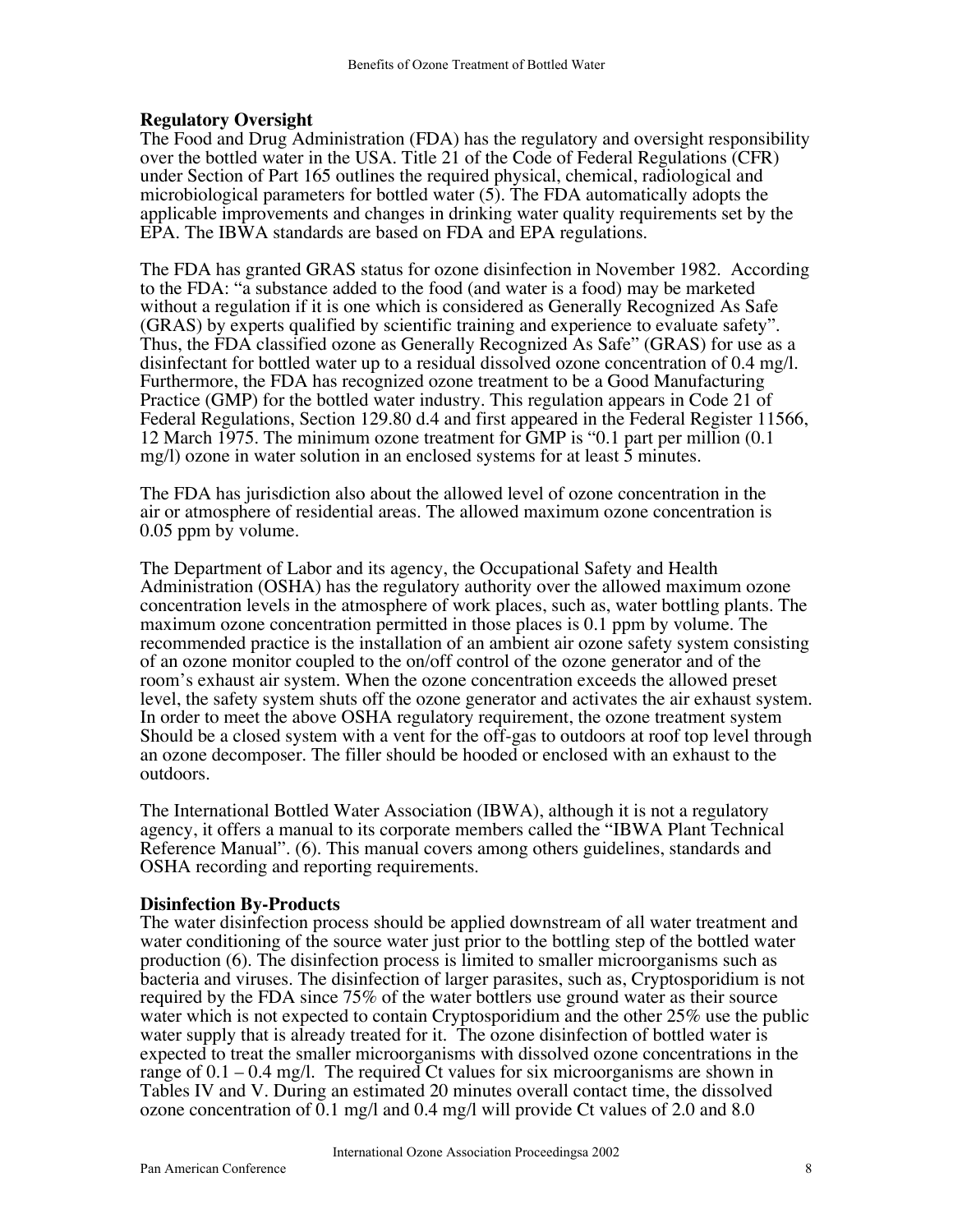respectively. A possible complication is that the dissolved ozone may oxidize the bromide ion present in the source water to bromate during that time. The FDA has set a maximum concentration limit,  $MCL = 10$  ug/l, for this disinfection by-product as of January 2001 (Federal Register, July 5, 2001). This limit is the same as the one set by the EPA for public drinking water. Thus, the 25% of the water bottlers using the public water for their source water will automatically meet this DBP (disinfection by-product) requirement.

The amount of bromate by-product that can be produced during ozone disinfection is dependent on the concentration of the bromide in the source water. As a good indication, we might consider that essentially all the US water treatment plants using ozone treatment that have 60 ug/l bromide or less in their raw water routinely meet the bromate MCL with ease. Furthermore, there are steps that can be taken for the control of bromate formation during the ozone disinfection process. They are outlined below. An important aspect of the FDA ruling on July 5, 2001 is that the FDA will not require the bottled water already on the market to be recalled before the two year shelf life expires. This ruling allows time for the evaluation and modification of the ozone disinfection process should it be necessary to do so.

# **Bromate Control**

The ozone disinfection of source water containing a certain concentration of bromide will be dependent on the magnitude of the bromide concentration and on the water quality of that water such as pH, alkalinity, the concentration and type of organic and inorganic compounds present in the water and on the water temperature.

The formation of the bromate consists of a complex sequence of multiple reactions. It has been studied in great detail (7) and can be summarized as shown in Figure 5 and Table VI. As Figure 5 indicates, the bromide is oxidized by ozone first to hydrobromous acid. The hydrobromous acid dissociates into hydrobromite ion to an extent depending on the pH of the water. The hydrobromite then can be oxidized further either by ozone or hydroxyl radical. The final oxidation product is bromate. The individual reactions and their rates are shown in Table VI.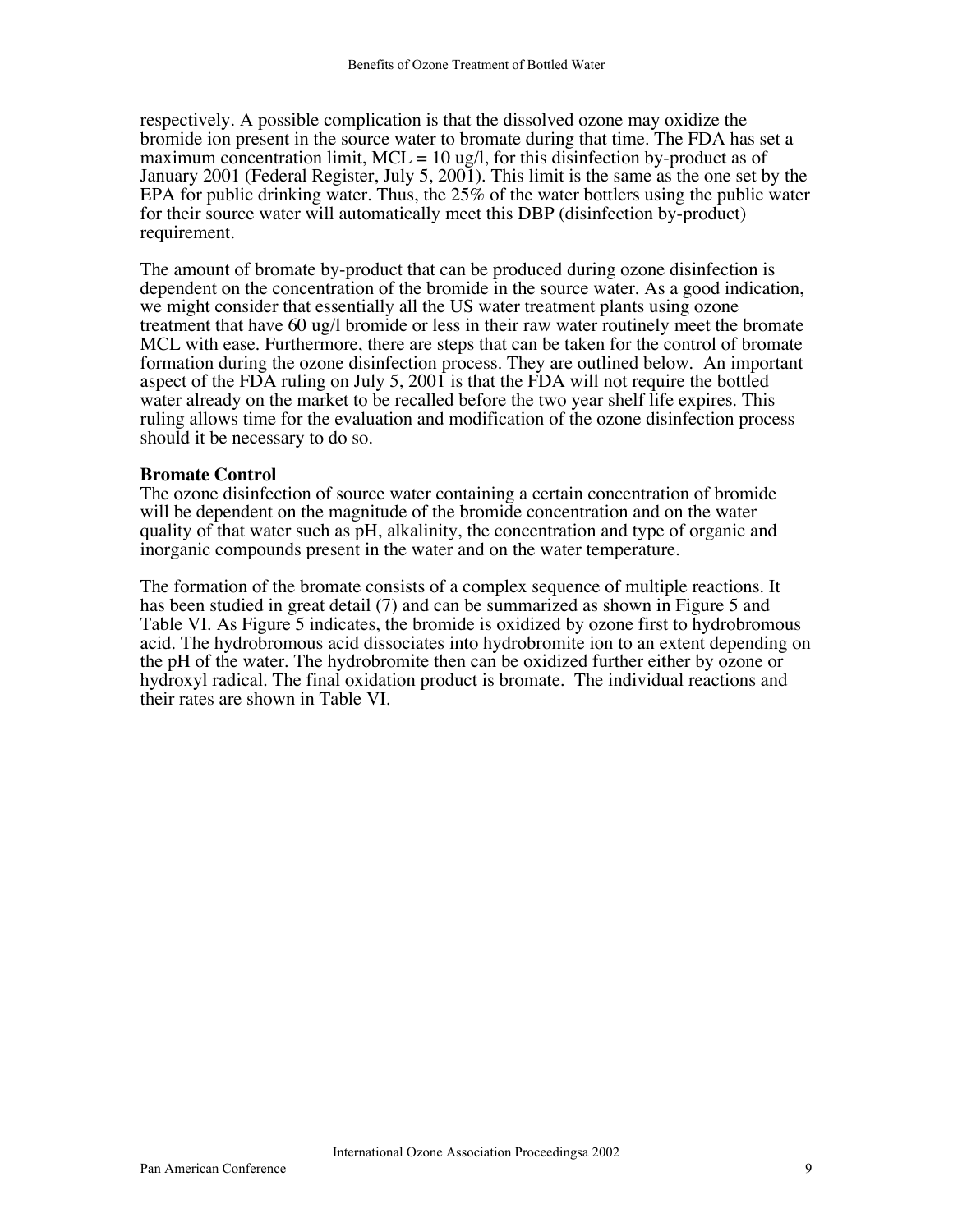

Fig. 5 Scheme of reactions of ozone and OH radicals in bromide-containing waters

(from: U. von Gunten and J. Heigné,

|    | by molecular ozone pathway                                                                 |                                         |           |  |  |  |  |
|----|--------------------------------------------------------------------------------------------|-----------------------------------------|-----------|--|--|--|--|
|    | Reaction                                                                                   | k or pKa $(20^{\circ}C)$                | Reference |  |  |  |  |
|    | $O_3 + Br \rightarrow O_2 + BrO$                                                           | $160 M^{-1}.s^{-1}$                     | a         |  |  |  |  |
| 2  | $O_3$ + BrO $\rightarrow$ 2 O <sub>2</sub> + Br                                            | $330 M^{1} . s^{1}$                     | a         |  |  |  |  |
| 3  | $O_3$ + BrO $\rightarrow$ BrO <sub>2</sub> + O <sub>2</sub>                                | $100 M^{-1}.s^{-1}$                     | a         |  |  |  |  |
| 4  | $O_3$ + HOBr $\rightarrow$ BrO <sub>2</sub> <sup>+</sup> + O <sub>2</sub> + H <sup>+</sup> | ≤0.013 $M^{-1}.s^{-1}$                  | a         |  |  |  |  |
| 5  | $BrO2 + O3 \rightarrow BrO3 + O2$                                                          | $>10^5$ M <sup>-1</sup> s <sup>-1</sup> | a         |  |  |  |  |
| 6  | $HOBr + NH_3 \rightarrow NH_2Br + H_2O$                                                    | $8.10^{7}M^{-1}s^{-1}$                  | b         |  |  |  |  |
| 7  | $HOBr + NH_2Br \rightarrow NHBr_2 + H_2O$                                                  | $7.10^5 M^{1} s^{-1}$                   | C         |  |  |  |  |
| 8  | $HOBr + NHBr_2 \rightarrow NBr_3 + H_2O$                                                   | $2.5\ 10^4\ M^{-1}s^{-1}$               | c         |  |  |  |  |
| 9  | $3 O_3 + NH_2Br \rightarrow 2 H^+ + NO_3^- + Br^+ + 3 O_2$                                 | $40 M^{-1} s^{-1}$                      | b         |  |  |  |  |
| 10 | $O_3 + NHBr_2 \rightarrow ?$                                                               | $10 M^{-1} s^{-1}$                      | b         |  |  |  |  |
| 11 | $Q_3 + NBr_3 \rightarrow ?$                                                                | ?                                       |           |  |  |  |  |
| 12 | $HOBr \leftrightarrow H^+ + BrO^+$                                                         | 8.7                                     |           |  |  |  |  |
| 13 | $NH_4^+ \leftrightarrow H^+ + NH_3$                                                        | 9.3                                     |           |  |  |  |  |
|    | a : Haag and Hoigné (1983)<br>b : Haag <i>et al.</i> , 1984                                | c: Haag and Lietzke (1980).             |           |  |  |  |  |

Table Vi Reactions and rate constants involved in bromate formation  $\ddot{\phantom{a}}$  $\cdot$ 

The formation of bromate can be lowered by the addition of ammonia, organic and inorganic free radical inhibitors, lowering  $p\dot{H}$  and temperature as Figure 6 and 7 indicate. The lower pH reduces the amount of hypobromite present by shifting the equilibrium to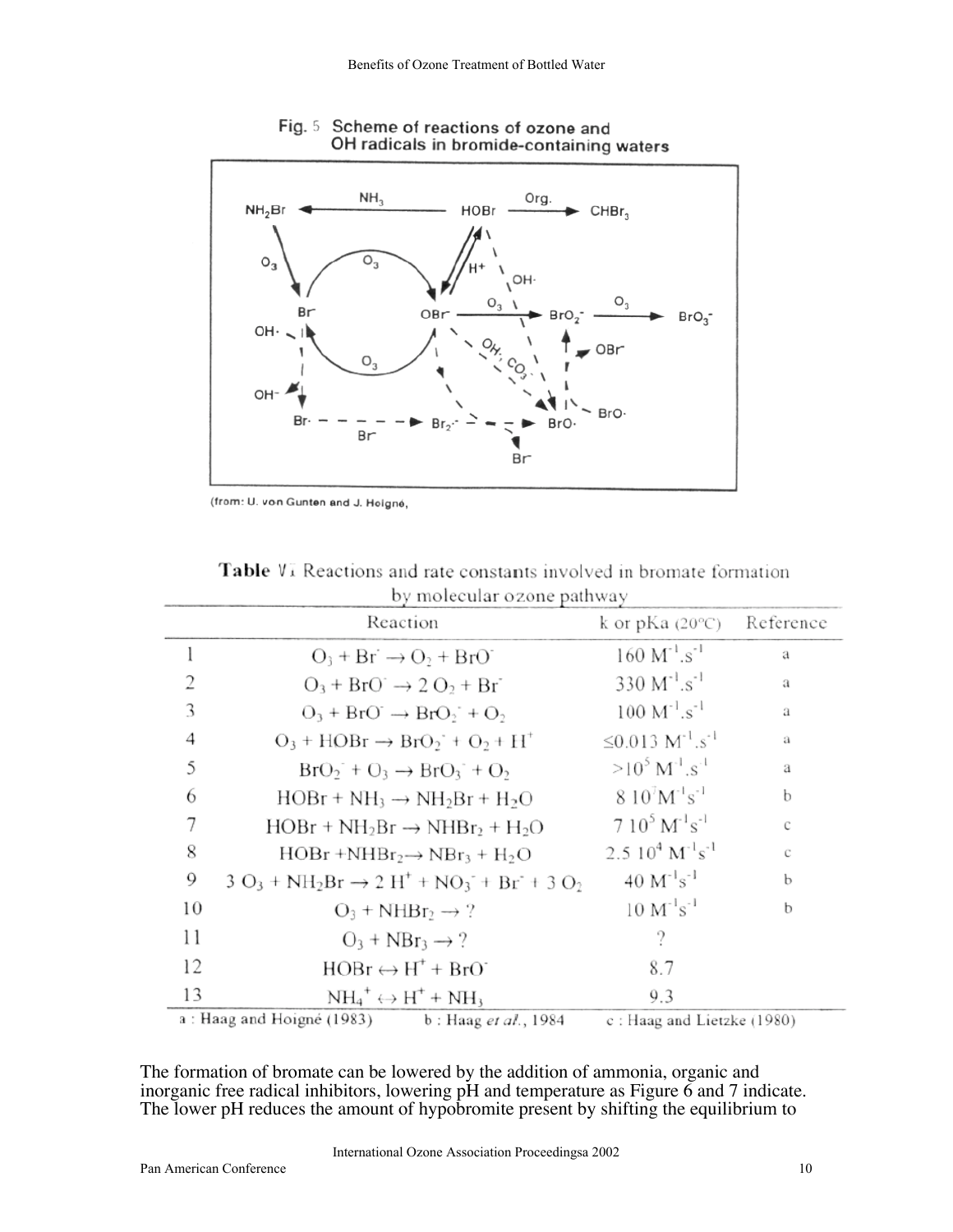hypobromous acid, and, at the same time, it lowers the hydroxyl radical formation from ozone. As Figure 6 indicates, the lower pH results in lower bromate formation. On the other hand, the greater exposure to ozone produces more bromate as Figure 7 shows. Furthermore, the higher water temperature also favors bromate formation.



Fig. 6 Bromate formation as a function of the ozone exposure for the pH range  $6 - 8$ . experiments were performed in river Seine water spiked to a bromide concentration of µg/L. U. V. Gunten, 2001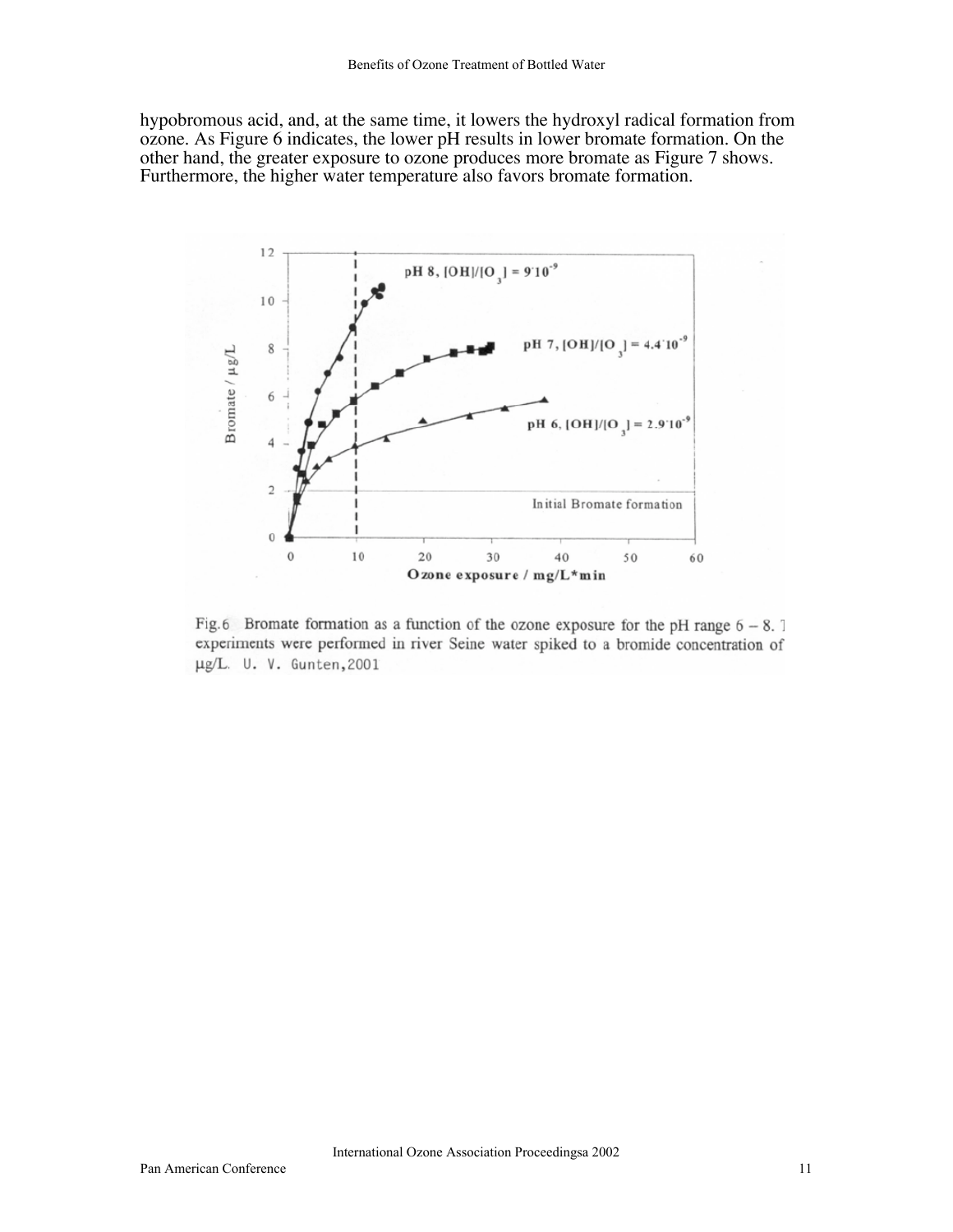

Fig.7 Bromate formation as a function of temperature in Lake Zürich water at pH 7.  $[Br]_0 = 33 \mu g/L$ . Adapted from Driedger et al. (2001).

Many studies have been carried out on natural raw water sources to find the most effective way of controlling the formation of bromate. (8) The consensus of these studies is that in general the following steps can be taken:

- 1. The most effective step by far is the control of ozone dosage to a minimum dissolved ozone concentration required for the disinfection process during the entire water bottling operation. The properly designed bottling system should provide for the needed ozone concentration and ozone contact time (Ct) in the ozone contactor using ozone monitors and automatic controls. The design considerations should also take into account the ozone concentration and reaction time occurring in the bottle. The step of accurate, automatic ozone dosage control is a key step. It does not require the addition of any chemicals and still can be the most effective step for bromate control. It is highly recommended and should be considered and tried first.
- 2. The second most effective step is the lowering of the pH. The formation of bromate can be reduced significantly when the addition of a suitable acid lowers the pH for example from  $pH = 7.5$  to  $pH = 6.0$ . However, the adjustment of the pH requires a carefully designed and operated pH control system consisting of a metering pump, mixer, tanks, and pH meter and a control system. The system should be designed properly and be operated and monitored with care. The small change in the pH does not affect the disinfection significantly but can reduce bromate formation substantially.
- 3. The third most effective step is the lowering of the water temperature. Under the lower water temperature condition, less bromate is produced, but the ozone disinfection process is not affected significantly. However, the drawback of this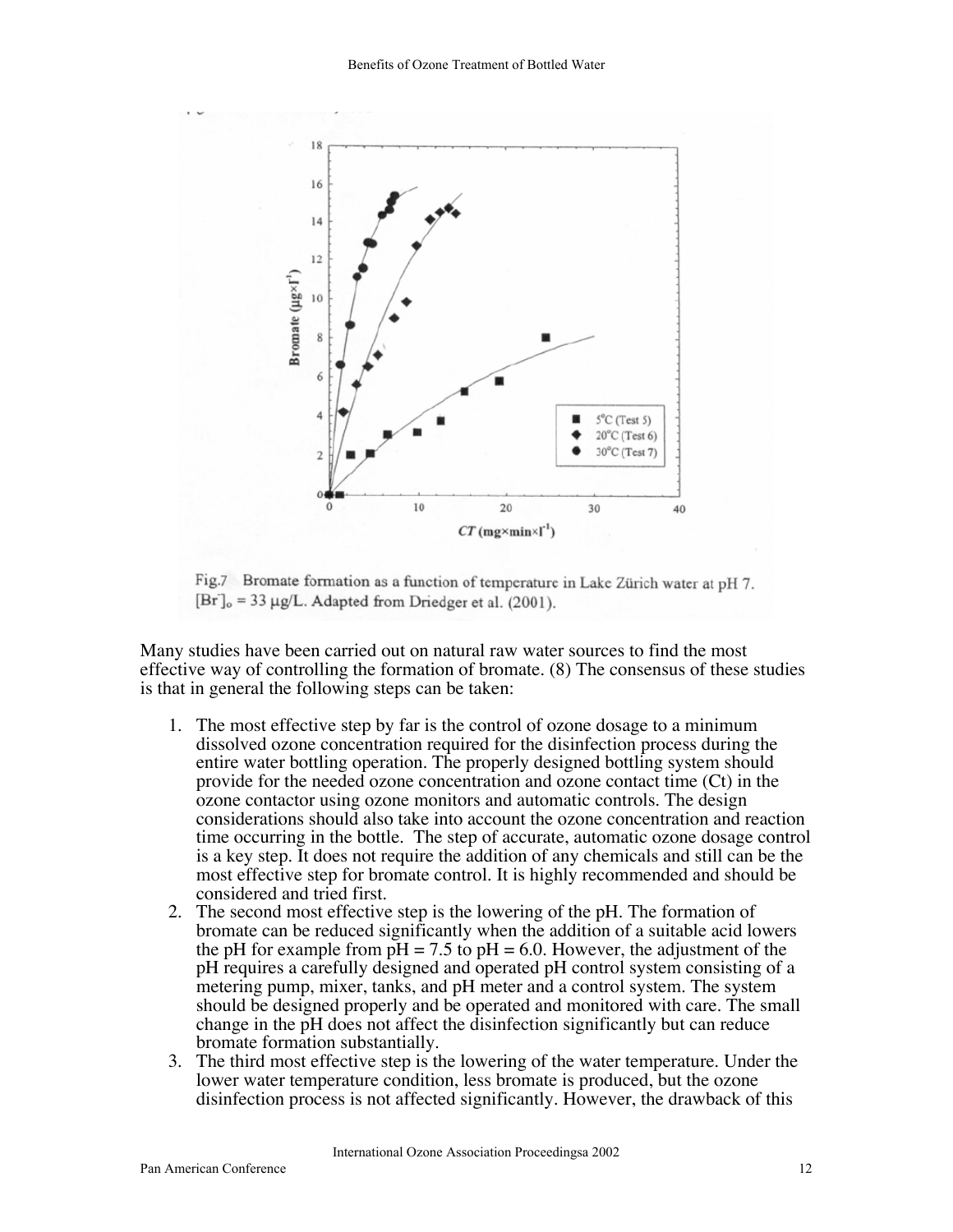step is the significant energy input that might be needed for the cooling of the water. The refrigeration equipment is readily available commercially.

4. The fourth bromate lowering step is the addition of a small dose of ammonia. As indicated in Figure 5, the ammonia reacts with the hypobromons acid and renders smaller amounts of the hypobromate available for oxidation to bromate. For the treatment of most source waters with significant bromide concentrations the above recommended optional Step 1, the automatic control of ozone dosing should be sufficient to maintain the bromate formation below the  $MCL = 10$  ug/l level. Should there be further steps required, we recommend a careful experimental evaluation of the treatment options available in a pilot plant study on site or in a more economical laboratory bench scale study on water samples shipped overnight on ice to a qualified laboratory. Contact the International Ozone Association for a list of Laboratories and Consultants.

### **Conclusion**

The ozone treatment is essential for water bottling because it plays a multiple, beneficial role in the production of bottled water and can when, properly done, assure a good quality, storage stable product. Ozone is the most powerful, chemical disinfectant available. It disinfects them all: the water, the bottle, the bottling equipment, the sealed cap of the bottle and any air borne micro organisms in the air space above the water. Furthermore, it improves, taste, eliminates odor and oxidizes undesirable organic and inorganic materials that might be present in the source water. Then, once ozone has done its job, it decomposes to harmless oxygen. Should you wish for an ideal disinfectant for bottled water, you could not dream of a better one than ozone.

#### **References**

Bruno Langlais et al "Ozone in Water Treatment: Applications and Engineering" Lewis Publishers, AWWA, 1991

L. Joseph Bollyky "The Mass Transfer of Ozone Into Water: Energy Requirements, The State of the Art", OS&E, Vol. 3 pp. 181-210, 1981

G.R. Finch et al "Ozone and Ozone-Peroxide Disinfections of Giardia and Viruses", American Water Works Association Research Foundation, 1992

L. Joseph Bollyky, Editor "Ozone in Water Treatment" Proceedings, 9 th Ozone World Congress, Int. Ozone Assoc., 1989 "Ozone in Water and Wastewater Treatment" Proceedings, 11 th Ozone World Congress, Int. Ozone Assoc., 1993

Rip Rice et al "Handbook of Ozone" Volume 1 & 2, Ann Arbor Science, Butterworth Publishers 1982 –4.

L. Joseph Bollyky "Ozone Safety and Health Considerations" in Proceedings: "The Design and Operation of Drinking Water Facilities Using Ozone or Chlorine Dioxide" New England Water Works Assoc. & US EPA, 1979

IBWA "Plant Technical Reference Manual 2001", Int. Bottled Water Assoc. U.V. Gunten and J. Hoigne "Bromate Formation During Ozonation of Bromide-Containing Waters" Proceedings, 11 th Ozone World Congress pp S-9-42-S-9-49, Int. Ozone Assoc., 1993

U.V. Gunten et. al. "Inactivation of Bacillus subtilis Spores and Formation of Bromate During Ozonation" Proceedings, 15 th Ozone World Congress, Vol. I pp. 17-23, Int. Ozone Assoc. 2001.

M. Chandrakanth et. al. "Comparing Static Mixer Performances at Pilot and Full-Scale